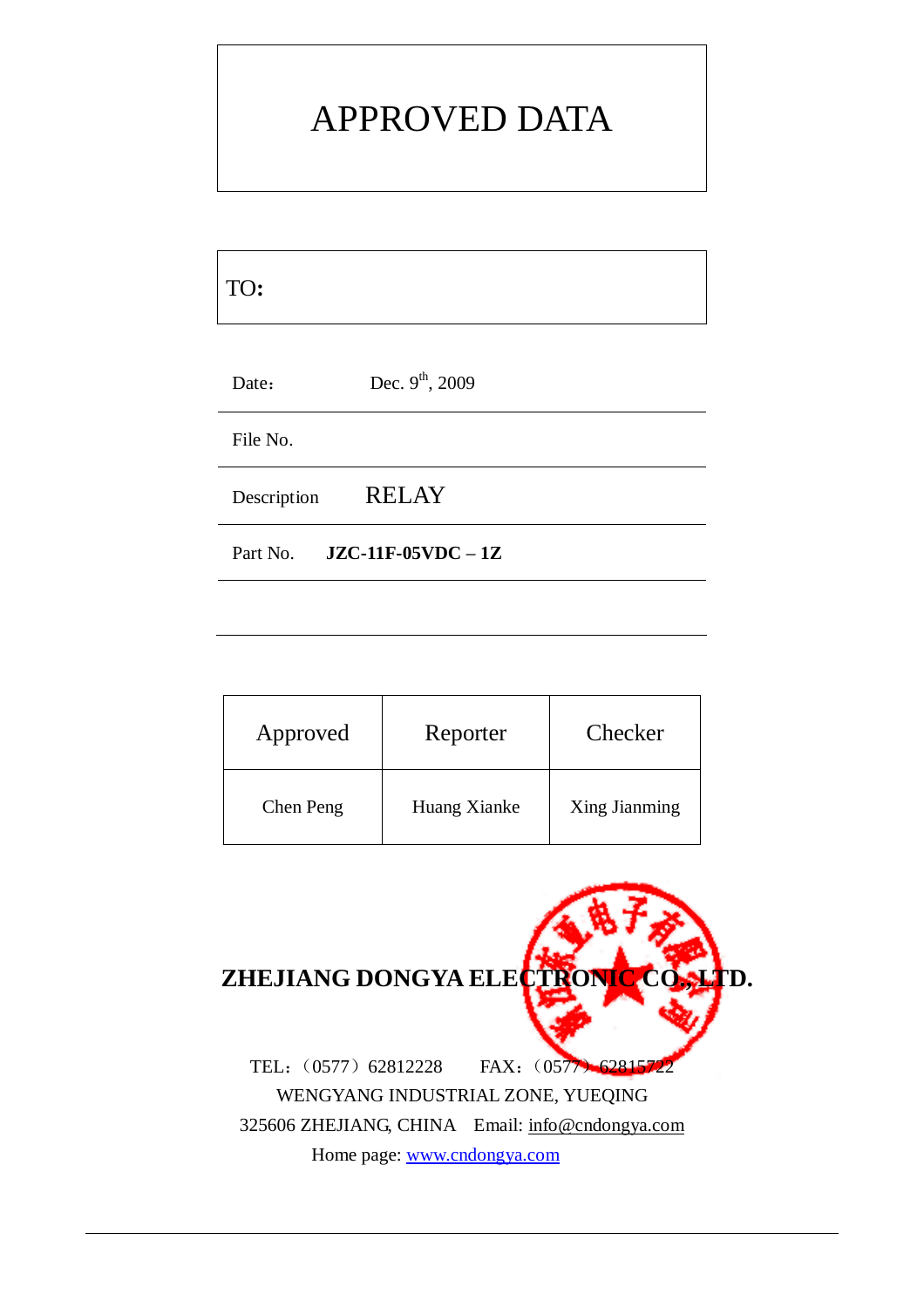# JZC-11F *MINIATURE RELAY*

#### ■ FEATURES

- **5**A switching capability
- ·SPDT configuration
- ·Power consumption of 200mW
- ·Standard PCB layout
- ·Application: Power supply, Air-conditioning, Monitor and Security alarm system, etc…
- ·UL File No. E145623
- ·TUV File No. R50121570
- ·CQC File No. CQC09002033531
- Meet the EU RoHS environmental protection request
- SPECIFICATIONS

| Model No.                                 | $JZC-11F$                          |  |  |
|-------------------------------------------|------------------------------------|--|--|
| <b>Contact Arrangement</b>                | 1H (SPDT)                          |  |  |
| <b>Contact Material</b>                   | Ag ALLOY                           |  |  |
| <b>Contact Rating (at Resistive Load)</b> | 5A 250VAC                          |  |  |
|                                           | <b>5A 30VDC</b>                    |  |  |
| Max. Switching Voltage                    | 250VAC, 30VDC                      |  |  |
| Max. Operating Power                      | 1250VA                             |  |  |
| Max. Switching current                    | 5A                                 |  |  |
| Min. Switching Load                       | 10mA 5VDC                          |  |  |
| Coil Rated Voltage                        | 12VDC                              |  |  |
| <b>Coil Rated Current</b>                 | 37.5mA                             |  |  |
| Pick-up Voltage                           | 9VDC (75% Max.of nominal voltage)  |  |  |
| Drop-out Voltage                          | 0.6V(5% Min. of nominal voltage)   |  |  |
| <b>Coil Resistance</b>                    | 320 $\Omega \pm 10\%$ (at 20°C)    |  |  |
| <b>Contact Resistance</b>                 | Max. $100m \Omega$ (initial)       |  |  |
| <b>Insulation Resistance</b>              | Min. $100M\Omega$ at 500VDC        |  |  |
| Dielectric Strength                       |                                    |  |  |
| Between Coil & Contact                    | 3000VAC 50 HZ/60 HZ (1 minute)     |  |  |
| <b>Between Contacts</b>                   | 750VAC 50 HZ/60 HZ (1 minute)      |  |  |
| <b>Operate Time</b>                       | Max.20mSec.                        |  |  |
| <b>Release Time</b>                       | Max. 10mSec.                       |  |  |
| <b>Ambient Temperature</b>                | $-40^{\circ}$ C ~ $+85^{\circ}$ C  |  |  |
| Vibration Resistance (Endurance)          | 1.5mm D.A. 10-55HZ                 |  |  |
| <b>Shock Resistance</b>                   | Min. 10G Unerror                   |  |  |
| Mechanical Life                           | 10,000,000 Operations (no load)    |  |  |
| <b>Electrical Life</b>                    | 100,000 Operations (at rated load) |  |  |
| Weight                                    | Approx. 4g                         |  |  |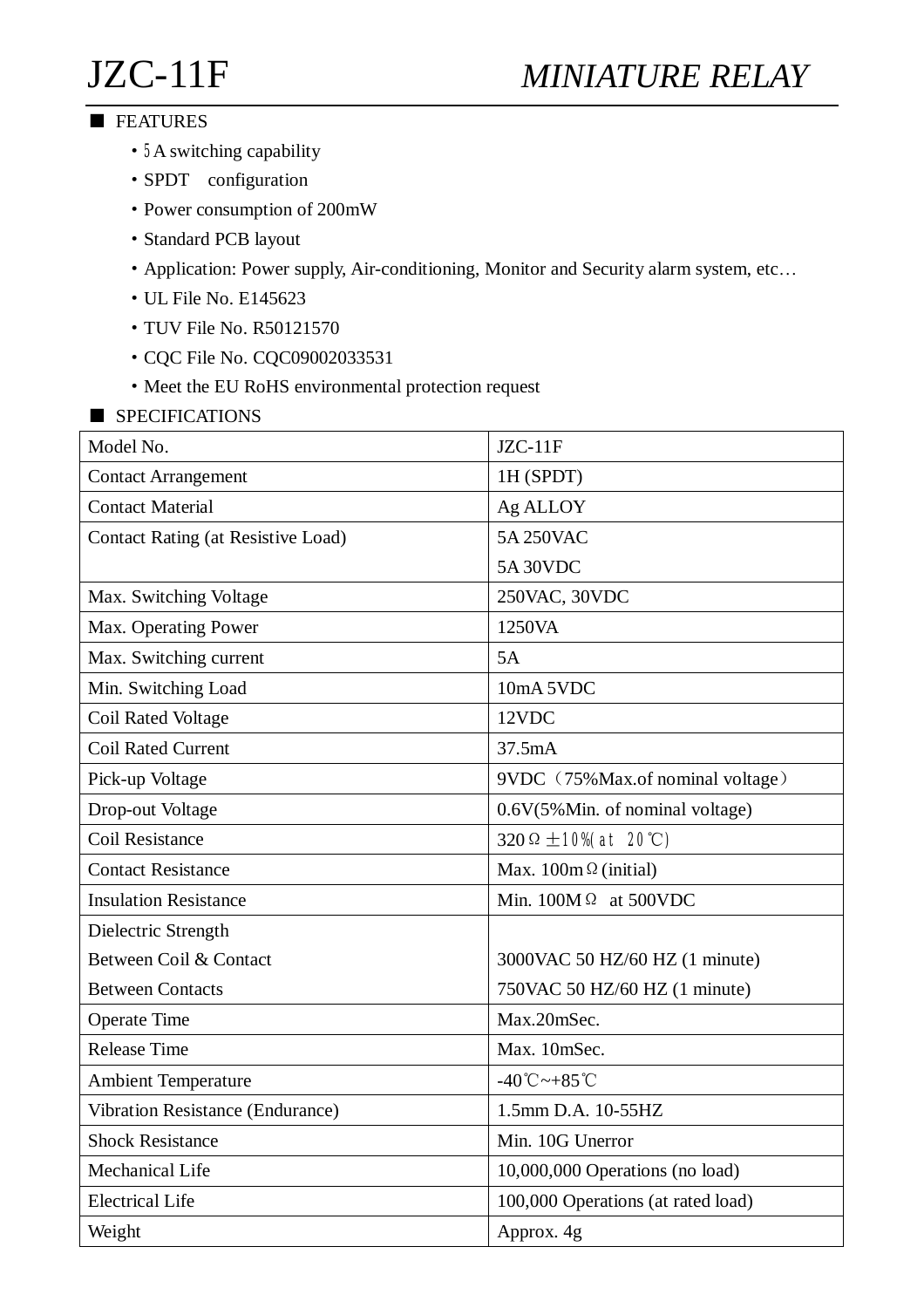DIMENSIONS (in mm) DRILLING PLAN (in mm) WIRING DIAGRAM (Bottom View) (Bottom View)



产品图片